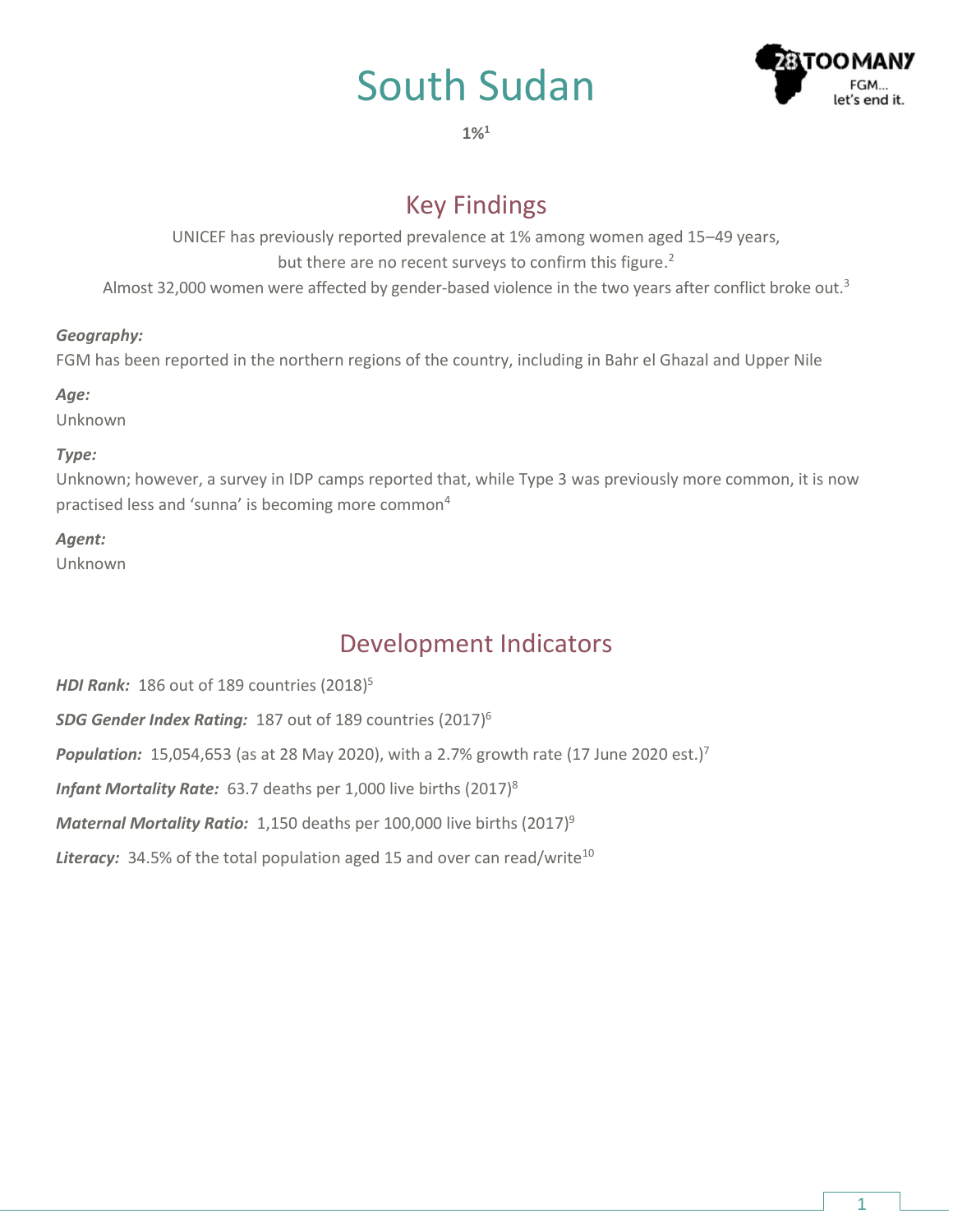## Prevalence

In 2015 the United Nations Population Fund estimated that almost 32,000 women in South Sudan had been affected by gender-based violence in the two years since conflict broke out. $11$  As well as victims of sexual and physical violence, victims of FGM and child marriage were included in this estimate.

UNICEF previously reported the prevalence of FGM in South Sudan to be 1% among women aged 15–49, but there are no recent surveys to confirm this figure.<sup>12</sup>

FGM has been reported in both Christian and Muslim communities, particularly in the northern regions of the country, including Bahr el Ghazal



and Upper Nile, both of which border Sudan, where the prevalence of FGM is 86.6%. These are also the regions where camps for displaced Sudanese are located, and it is therefore likely that this accounts for the higher prevalence in these regions.

### South Sudanese Law

Under the Transitional Constitution of the Republic of South Sudan (2011), laws that applied in the ten states of Southern Sudan before it separated from Sudan are still in force. In South Sudan, both the Penal Code Act 2008 and the Child Act 2008 criminalise FGM and, therefore, remain in force as per the Transitional Constitution.

The Child Act gives a comprehensive definition of FGM and criminalises all forms of FGM performed on children under the age of 18. The Penal Code does not specifically define FGM, but under Section 259 criminalises the practice and punishes anyone who 'makes or causes a Female Genital Mutilation to be performed' (at any age).

It is not known to what extent the laws against FGM under the Child Act or Penal Code have been used in South Sudan. There is an absence of information on any cases brought to court and their outcomes.